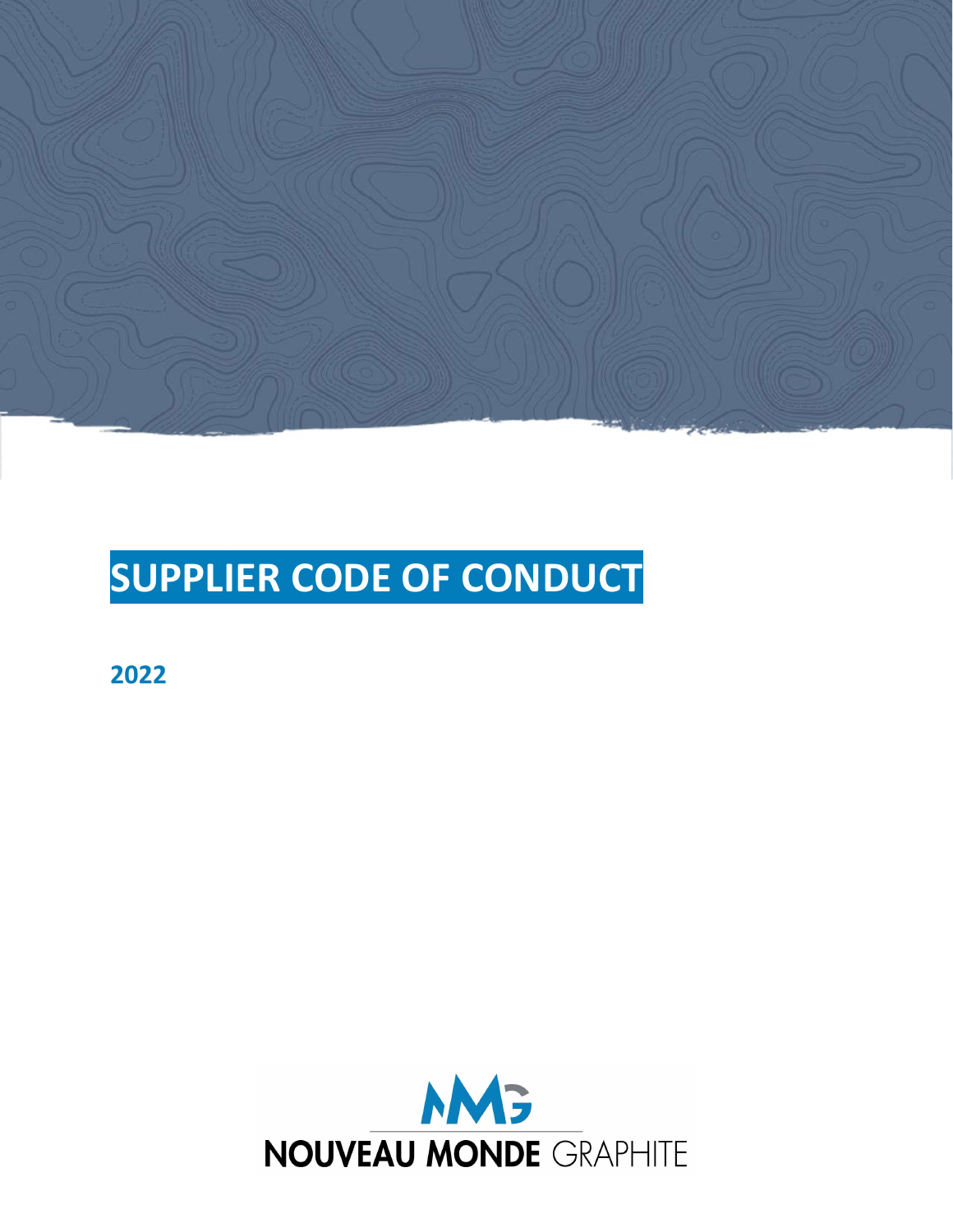

## GENERAL PRINCIPALS

Nouveau Monde Graphite Inc. (the "Company" or "NMG") is committed to conducting business in an ethical, legal and socially responsible manner. We aim to create an environment where we can build strong, sustainable and long-term relationships with our suppliers, contractors, employees and customers. NMG values the relationships with its suppliers and contractors (the "Suppliers") as they are critical to NMG's success and allow us to meet our business objectives. In many ways, our Suppliers constitute an extension of our business in their interactions with our communities and stakeholders and can represent an important lever in the environmental and socioeconomic development of our value chain.

With this in mind, we created this Supplier Code of Conduct (the "Code") to set expectations and ensure we continue to work collaboratively with all our Suppliers based on shared standards.

## COMPLIANCE WITH LAWS

In all their dealings with the Company, Suppliers must operate their businesses in compliance with all applicable laws, codes, rules and regulations of the jurisdiction in which they operate, as well as applicable international conventions, including, without limitation, the International Labour Organization (ILO) Conventions (the "ILO Conventions"), in effect from time to time (collectively, the "Laws").

#### FAIR BUSINESS DEALINGS

#### Antitrust and Fair Competition

Suppliers must engage in fair competitive business practices in compliance with applicable antitrust and competition Laws. In particular, but without limitation, Suppliers must not engage in any collusive bidding, price fixing or other unfair trade practices.

#### Anti-Corruption

Suppliers must comply with all applicable Laws enacted to combat corruption and bribery, including, (i) the Canadian Corruption of Foreign Public Officials Act, (ii) the U.S. Foreign Corrupt Practices Act. Where there are variations in the applicable Laws, Suppliers must comply with the strictest requirement. Suppliers must not, without limitation, promise, facilitate or authorize the giving of anything in return for a preferential treatment, or to obtain an improper advantage or, in the case of a public official, as consideration for an act or omission in connection with their official duties or to influence official action. Suppliers must inform NMG if any of their directors, officers, shareholders or senior managers are "government officials" for purposes of anti-corruption Laws.

## Conflict of Interest

Suppliers shall take necessary measures to avoid conflicts of interest, whether actual or potential, including even the appearance of any conflicts of interest in respect of their relationship with NMG. Suppliers must notify the Company immediately if they become aware of any such conflicts of interest.

#### LABOR AND HUMAN RIGHTS

Suppliers must uphold the highest standards of human rights and treat their workers and contractors with dignity and respect.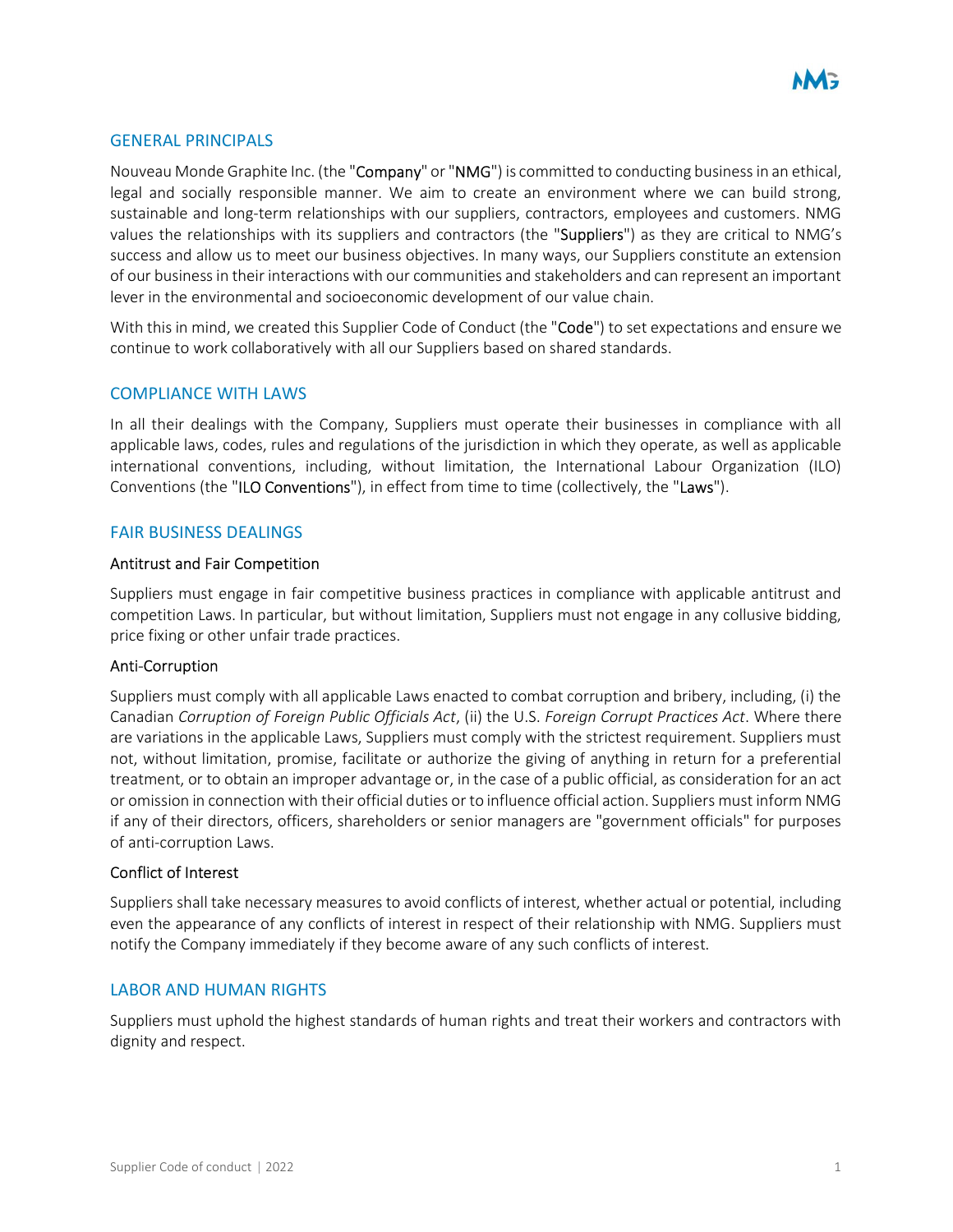

# Child Labor and Forced Labor

In accordance with NMG's values and applicable Laws, and more specifically the ILO Conventions, the use of child labor is strictly prohibited. Suppliers must not, under any circumstances, use or in other way benefit from forced or compulsory labor, nor be involved, directly or indirectly, in any form of human trafficking or slavery. Likewise, the use of labor under any form of indentured servitude is prohibited, as is the use of physical punishment, confinement, threats of violence or other forms of harassment or abuse as a method of discipline or control.

## Non- Discrimination and Diversity

Suppliers must not discriminate in recruitment, hiring, promotion, compensation, employee development decisions, such as training, and all other practices of employment on the basis of race, national or ethnic origin, religion, gender, sexual orientation, marital status, age, political beliefs, pregnancy or parental status, disability or other basis prohibited by law, and must aim to promote diversity within their workplace.

## Coercion and Harassment

Suppliers are subject to NMG's harassment prevention policy and must commit to treat each of their employees, contractors and agents with dignity and respect. Suppliers must not use corporal punishment, threats of violence or other forms of physical, sexual, psychological or verbal harassment or abuse in dealing with any one of them.

## Working Hours

Suppliers must comply with applicable Laws with respect to working hours, overtime, and days of rest. Suppliers should provide enough rest and leisure and take measures to prevent employees from working excessive hours.

#### Wages and Benefits

Suppliers will pay their employees at least the minimum wage for work performed, respecting all applicable wage Laws, including those relating to minimum wages, overtime hours and legally mandated benefits.

## Freedom of Association and Collective Bargaining

Suppliers must respect the rights of employees to associate, organize and bargain collectively in accordance with applicable Laws.

# HEALTH & SAFETY

Suppliers must comply with all applicable health & safety Laws and provide a high standard of care as it relates to the health, security, and well-being of their employees, suppliers, customers, communities and others who might be affected by their actions. To align with NMG's zero-harm philosophy, Suppliers are expected to monitor and prevent any health and safety risks, and to report on any incidents in order to track their performance. In addition, Suppliers must comply with NMG's health & safety policies during the course of any visit to, or operations, on NMG site.

#### ENVIRONMENT

Suppliers must commit to managing their operations in compliance, at a minimum, with applicable environmental Laws, and actively identify, manage and mitigate any environmental risks due to their activities. In addition, Suppliers must comply with NMG's environmental policy and monitoring programs when they are operating on NMG site. Consideration for the environment shall govern Suppliers' actions